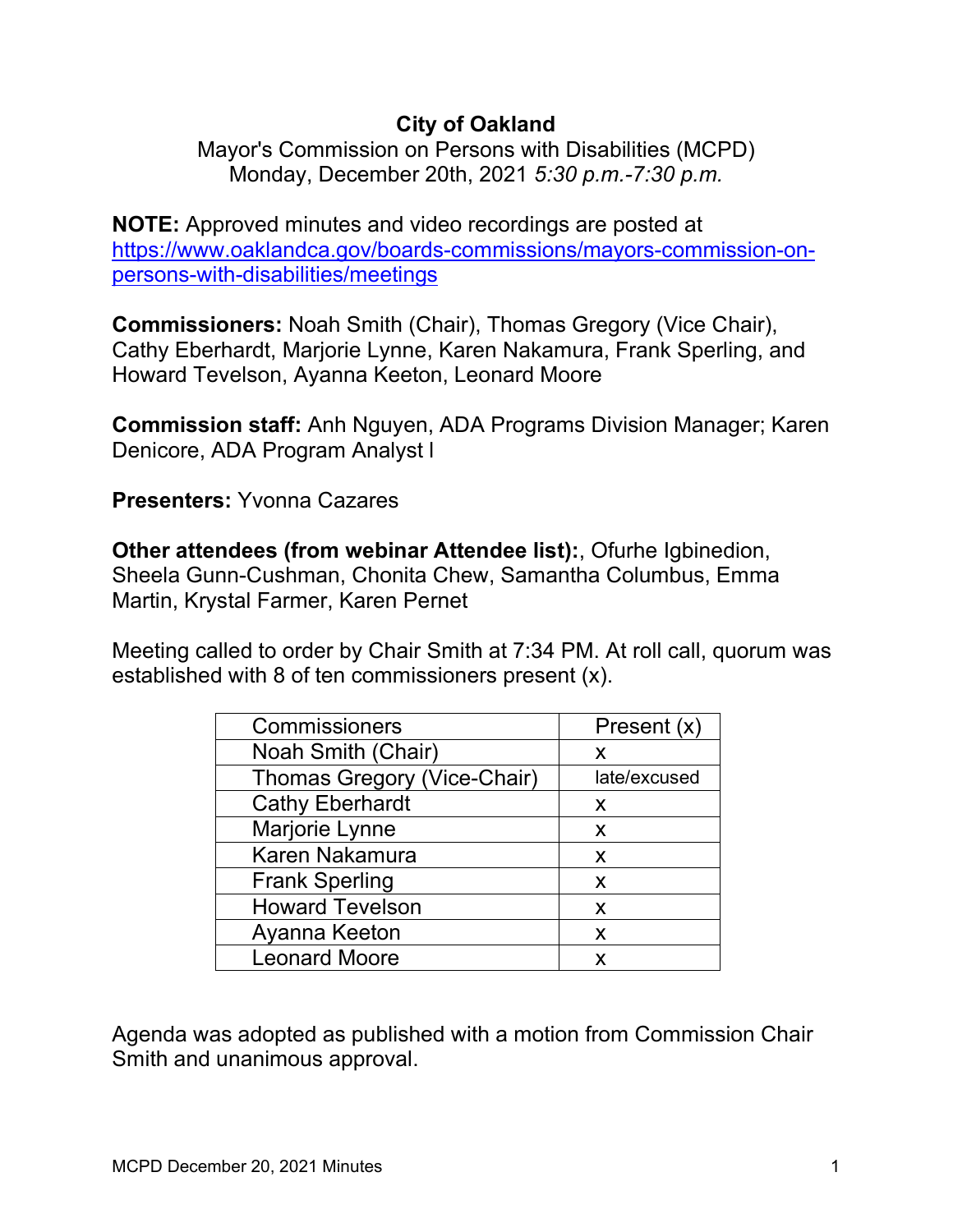November 2021 Minutes adopted with a motion from Commissioner Eberhardt, a second from Commissioner Sperling and unanimous approval.

The 2021 Virtual Meeting Resolution was re-adopted with a motion from Commission Chair Smith, a second from Commissioner Eberhardt and a yes vote from all 8 commissioners present.

| <b>Commissioners</b>        | Yes  | <b>No</b> | <b>Abstain</b> |
|-----------------------------|------|-----------|----------------|
| Noah Smith (Chair)          | Χ    |           |                |
| Thomas Gregory (Vice-Chair) | late |           |                |
| <b>Cathy Eberhardt</b>      | X    |           |                |
| Marjorie Lynne              | X    |           |                |
| Karen Nakamura              | X    |           |                |
| <b>Frank Sperling</b>       | X    |           |                |
| Ayanna Keeton               | X    |           |                |
| <b>Leonard Moore</b>        | X    |           |                |
| <b>Howard Tevelson</b>      | Х    |           |                |

### **Commissioner's Announcements**

- Commissioner Sperling requests that the 2022 Meeting Schedule be placed on the January 2022 meeting agenda.
- Commission Chair Smith asked when the MCPD Commissioner Handbook would be shared with the commission.

### **2022 Chair and Vice-Chair Elections**

- Commissioner Tevelson was elected to serve as the 2022 Commission Chair with yes votes from all 8 commissioners present.
- Commissioners Eberhardt and Smith were elected to serve as the 2022 Commission Co Vice Chairs with yes votes from all 8 commissioners present.

# **Open Forum**

Sheela Gunn-Cushman stated that: